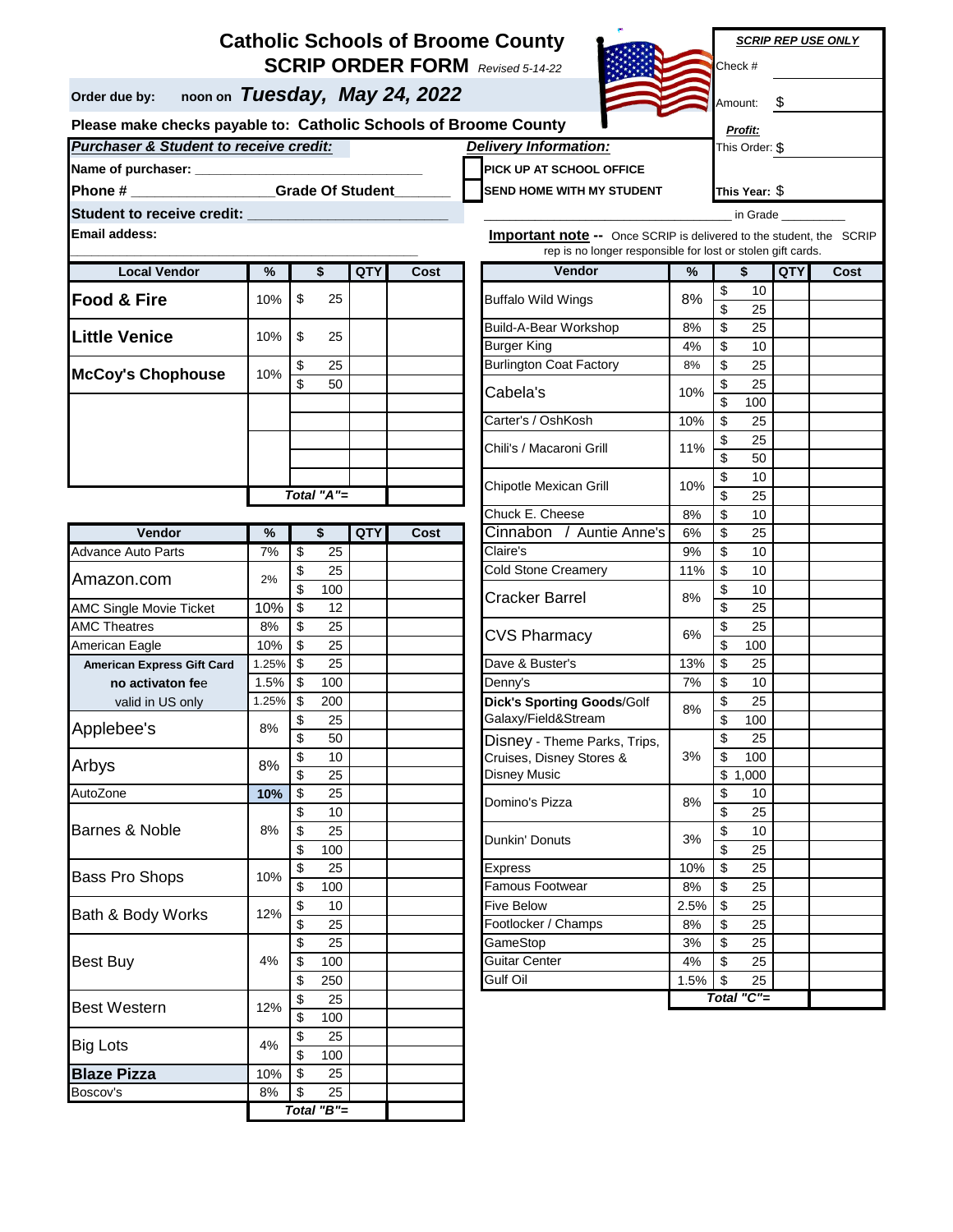## **Check www.RaiseRight.com for a complete list of retailers available and the latest bonuses!**

| Vendor                             | %                             | \$              | QTY   | Cost                        | Vendor                         | %     | \$                     | QTY | Cost |
|------------------------------------|-------------------------------|-----------------|-------|-----------------------------|--------------------------------|-------|------------------------|-----|------|
| Happy Moments (see below)          | 8%                            | \$<br>25        |       |                             | Sephora (in JCPenneys)         | 5%    | \$<br>25               |     |      |
|                                    |                               | \$<br>25        |       |                             |                                |       | \$<br>25               |     |      |
|                                    |                               | \$<br>100       |       |                             | Sheetz                         | 3%    | $\overline{\$}$<br>100 |     |      |
| Home Depot                         | 4%                            | \$<br>500       |       |                             | Shutterfly                     | 11.5% | \$<br>25               |     |      |
|                                    |                               | \$<br>1,000     |       |                             |                                |       | \$<br>10               |     |      |
| <b>IHOP</b>                        | 8%                            | \$<br>25        |       |                             | Sonic                          | 8%    | $\overline{\$}$<br>25  |     |      |
|                                    |                               | \$<br>15        |       |                             |                                |       | \$<br>25               |     |      |
| iTunes/Apple                       | 5%                            | \$<br>25        |       |                             | <b>Speedway</b>                | 4%    | \$<br>50               |     |      |
|                                    |                               | \$<br>100       |       |                             |                                |       | \$<br>100              |     |      |
| J. Crew                            | 13%                           | \$<br>25        |       |                             |                                |       | \$<br>25               |     |      |
| JCPenney (CANNOT pay JCP           |                               | \$<br>25        |       |                             | <b>Staples</b>                 | 5%    | $\overline{\$}$<br>100 |     |      |
| charge card balances)              | 5%                            | \$<br>100       |       |                             |                                |       | \$<br>10               |     |      |
| Jo Ann Fabrics                     | 6%                            | \$<br>25        |       |                             | Starbuck's                     | 4.5%  | \$<br>25               |     |      |
| Journeys                           | 10%                           | \$<br>25        |       |                             |                                |       | \$<br>50               |     |      |
| Kohl'S (CAN pay Kohl's charge card |                               | 25<br>\$        |       |                             |                                |       | \$<br>10               |     |      |
| balances)                          | 4%                            | \$<br>100       |       |                             | Subway                         | 4.5%  | \$<br>50               |     |      |
|                                    |                               | 25<br>\$        |       |                             | Sweet Frog                     | 10%   | \$<br>10               |     |      |
| Lands' End                         | 15%                           | \$<br>100       |       |                             | Taco Bell                      | 6%    | \$<br>10               |     |      |
| Little Caesar's Pizza              | 8%                            | \$<br>20        |       |                             | Talbot's                       | 13%   | \$<br>25               |     |      |
|                                    |                               | \$<br>25        |       |                             |                                |       | \$<br>25               |     |      |
| LL Bean                            | 16%                           | \$<br>100       |       |                             | <b>Target</b>                  | 2.5%  | \$<br>50               |     |      |
|                                    |                               | \$<br>25        |       |                             |                                |       | \$<br>100              |     |      |
| Lowe's Home                        |                               | \$<br>100       |       |                             | <b>Texas Roadhouse</b>         | 8%    | \$<br>25               |     |      |
|                                    | 4%                            | \$<br>500       |       |                             | TGI Friday's                   | 9%    | \$<br>25               |     |      |
| Improvement                        |                               | \$<br>,000<br>1 |       |                             | The Children's Place           | 12%   | \$<br>25               |     |      |
| Men's Wearhouse                    | 8%                            | \$<br>25        |       |                             | TJ Maxx / Home Goods /         |       | \$<br>25               |     |      |
| Michael"s                          | 4%                            | \$<br>25        |       |                             | Marshall's                     | 7%    | $\overline{\$}$<br>100 |     |      |
| Moe's Southwst Grille              | 6%                            | \$<br>25        |       |                             | Ulta                           | 6%    | \$<br>25               |     |      |
|                                    |                               | \$<br>25        |       |                             | Visa "5 Back" Gift Card        |       | \$<br>50               |     |      |
| Old Navy /Gap /BananaRep.          | 14%                           | \$<br>100       |       |                             | No                             | 1.25% | \$<br>100              |     |      |
| Olive Garden                       | 8%                            | \$<br>25        |       |                             | (valid only in the US)         |       | \$<br>250              |     |      |
|                                    |                               | \$<br>25        |       |                             | activation fee                 |       | \$<br>25               |     |      |
| Outback / Carrabba's               | 10%                           | \$<br>50        |       |                             |                                |       | \$<br>50               |     |      |
| P.F. Chang's                       | 8%                            | \$<br>25        |       |                             | Walmart / Sam's Club           | 2.5%  | $\overline{\$}$<br>100 |     |      |
|                                    |                               | \$<br>10        |       |                             |                                |       | \$<br>250              |     |      |
| Panera Bread                       | 8%                            | \$<br>25        |       |                             |                                |       | \$<br>25               |     |      |
|                                    |                               | 50              |       |                             | Walgreen's                     | 5%    | 100                    |     |      |
| Papa John's                        | 8%                            | \$<br>\$<br>10  |       |                             |                                |       | \$<br>\$<br>25         |     |      |
| Pet Smart                          | $5%$                          | 25              |       |                             | <b>Weis Markets</b>            | 5%    | \$<br>100              |     |      |
| Pizza Hut                          | $8%$                          | \$<br>10        |       |                             | Wendy's                        | 4%    | \$<br>$10$             |     |      |
| Red Lobster                        | $8%$                          | \$<br>25        |       |                             |                                |       | 25                     |     |      |
| Red Robin                          |                               | \$<br>25        |       |                             | Williams Sonoma / Pottery Barn | $8\%$ | \$<br>$\overline{\$}$  |     |      |
|                                    | $8%$                          | \$              |       |                             |                                |       | 100                    |     |      |
| Regal Entertainment                | \$<br>10<br>11%<br>Zappos.com |                 | $8\%$ | \$<br>25<br>$\overline{\$}$ |                                |       |                        |     |      |
|                                    |                               | \$<br>25        |       |                             | <b>Gift Card Wrappers</b>      |       | 100                    |     |      |
| <b>Sally Beauty</b>                | 12%                           | \$<br>25        |       |                             | Cascading Gift Card File       | 10%   | \$<br>$\overline{c}$   |     |      |
|                                    |                               |                 |       |                             |                                | 25%   | \$<br>3                |     |      |
|                                    |                               |                 |       |                             |                                |       |                        |     |      |
|                                    |                               | Total "D"=      |       |                             |                                |       |                        |     |      |
|                                    |                               |                 |       |                             |                                |       |                        |     |      |
|                                    |                               |                 |       |                             |                                |       | Total "E"=             |     |      |

 *Happy Memorial Day! Happy Moments* **is a card that can be used at the following vendors: Cheesecake Factory, Macy's, Red Lobster, Regal, Sephora, Buffalo Wild Wings and Bed, Bath and Beyond. Blaze Pizza is back!!. Start your summer yard work with Home Depot and Lowes. Remember Dad on Father's Day (6/19). Remember graduates with Visa gift cards THIS IS THE LAST ORDER FOR THIS SCHOOL YEAR!! Summer Order Date is July 26th . Any questions, please call Denise Anderson 772-8940**

**ORDER TOTAL =**